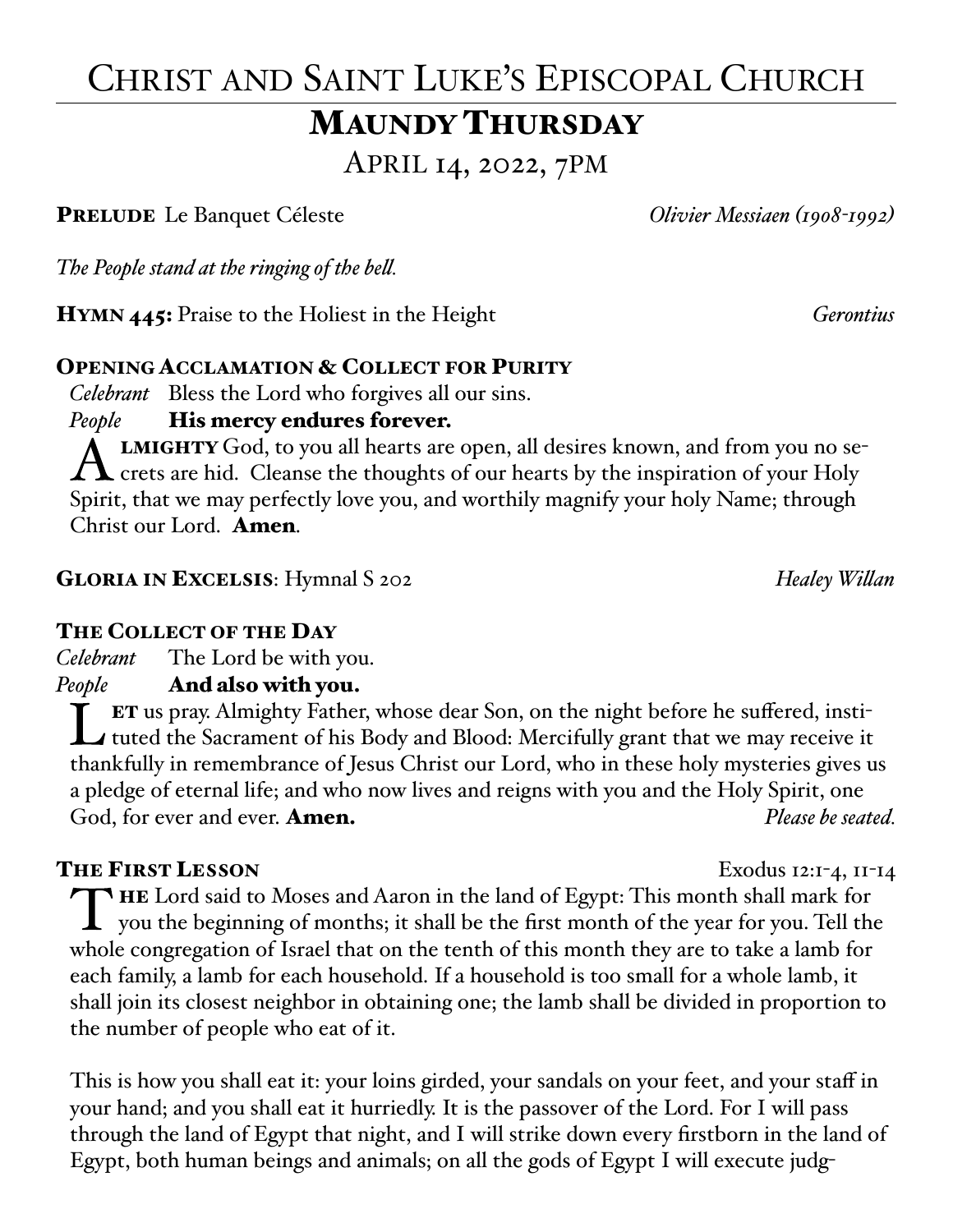ments: I am the Lord. The blood shall be a sign for you on the houses where you live: when I see the blood, I will pass over you, and no plague shall destroy you when I strike the land of Egypt. This day shall be a day of remembrance for you. You shall celebrate it as a festival to the Lord; throughout your generations you shall observe it as a perpetual ordinance.

*Reader* Hear what the Spirit is saying to God's people. *People* Thanks be to God.

## PSALM 116:1, 10-27 *Sung by the Choir Plainsong*

| I love the Lord, because he has heard the voice of my supplication, * |  |
|-----------------------------------------------------------------------|--|
| because he has inclined his ear to me whenever I called upon him.     |  |
| 10 How shall I repay the Lord *                                       |  |
| for all the good things he has done for me?                           |  |
| II I will lift up the cup of salvation $*$                            |  |
| and call upon the Name of the Lord.                                   |  |
| 12 I will fulfill my vows to the Lord *                               |  |
| in the presence of all his people.                                    |  |
| 13 Precious in the sight of the Lord*                                 |  |
| is the death of his servants.                                         |  |
| 14 O Lord, I am your servant; *                                       |  |
| I am your servant and the child of your handmaid;                     |  |
| you have freed me from my bonds.                                      |  |
| 15 I will offer you the sacrifice of thanksgiving *                   |  |
| and call upon the Name of the Lord.                                   |  |
| 16 I will fulfill my vows to the Lord *                               |  |
| in the presence of all his people,                                    |  |
| 17 In the courts of the Lord's house, *                               |  |
| in the midst of you, O Jerusalem.                                     |  |
|                                                                       |  |

THE EPISTLE I Corinthians II:23-26

**I** RECEIVED from the Lord what I also handed on to you, that the Lord Jesus on the hight when he was betrayed took a loaf of bread, and when he had given thanks, he broke it and said, "This is my body that is for you. Do this in remembrance of me." In the same way he took the cup also, after supper, saying, "This cup is the new covenant in my blood. Do this, as often as you drink it, in remembrance of me." For as often as you eat this bread and drink the cup, you proclaim the Lord's death until he comes.

*Reader* Hear what the Spirit is saying to God's people. *People* Thanks be to God.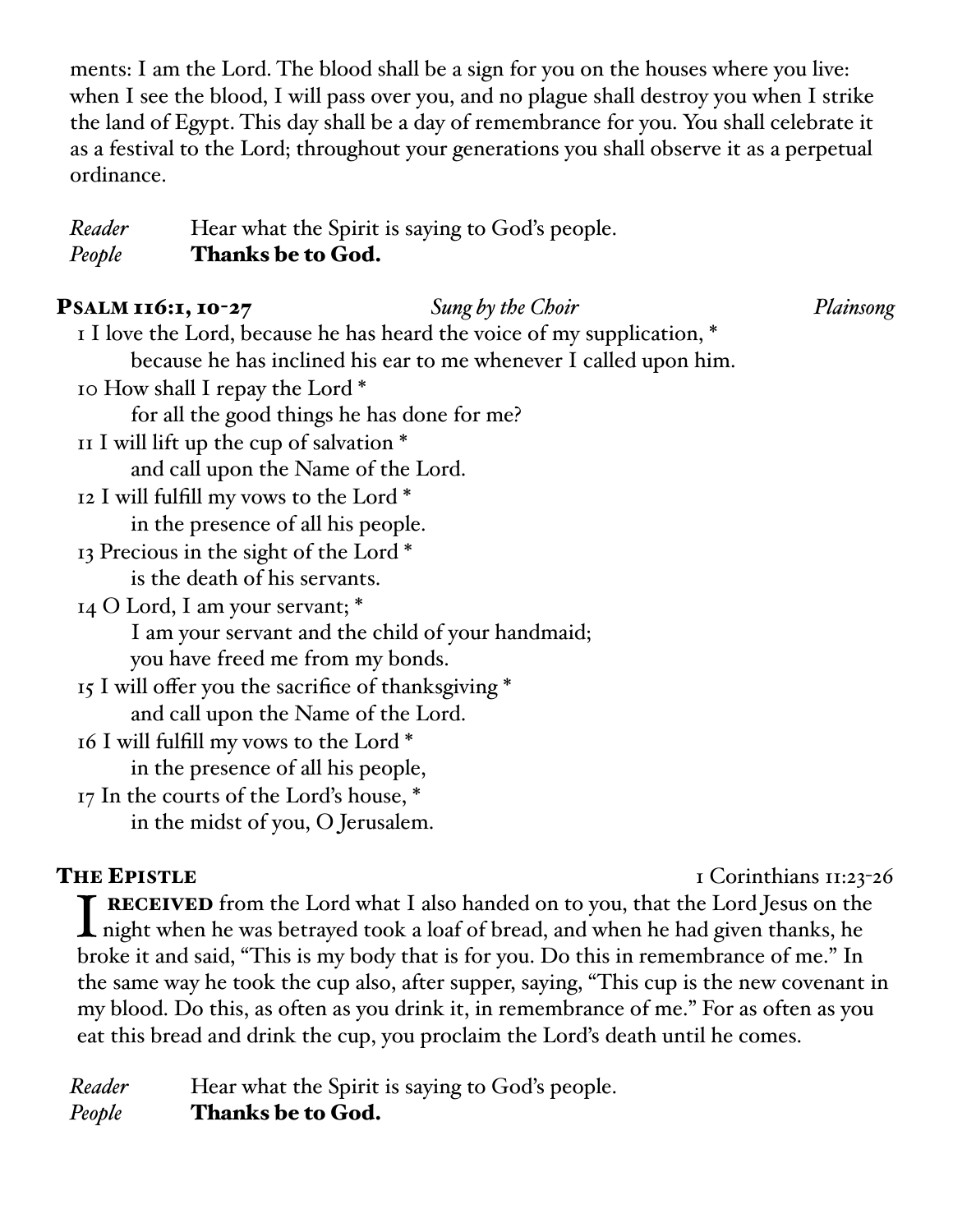**THE GOSPEL** John  $13:1-17, 31b-35$ 

*Gospeller* The Holy Gospel of our Lord Jesus Christ according to John. *People* Glory to you, Lord Christ.

N OW before the festival of the Passover, Jesus knew that his hour had come to depart from this world and go to the Father. Having loved his own who were in the world, he loved them to the end. The devil had already put it into the heart of Judas son of Simon Iscariot to betray him. And during supper Jesus, knowing that the Father had given all things into his hands, and that he had come from God and was going to God, got up from the table, took off his outer robe, and tied a towel around himself. Then he poured water into a basin and began to wash the disciples' feet and to wipe them with the towel that was tied around him. He came to Simon Peter, who said to him, "Lord, are you going to wash my feet?" Jesus answered, "You do not know now what I am doing, but later you will understand." Peter said to him, "You will never wash my feet." Jesus answered, "Unless I wash you, you have no share with me." Simon Peter said to him, "Lord, not my feet only but also my hands and my head!" Jesus said to him, "One who has bathed does not need to wash, except for the feet, but is entirely clean. And you are clean, though not all of you." For he knew who was to betray him; for this reason he said, "Not all of you are clean."

After he had washed their feet, had put on his robe, and had returned to the table, he said to them, "Do you know what I have done to you? You call me Teacher and Lord--and you are right, for that is what I am. So if I, your Lord and Teacher, have washed your feet, you also ought to wash one another's feet. For I have set you an example, that you also should do as I have done to you. Very truly, I tell you, servants are not greater than their master, nor are messengers greater than the one who sent them. If you know these things, you are blessed if you do them.

"Now the Son of Man has been glorified, and God has been glorified in him. If God has been glorified in him, God will also glorify him in himself and will glorify him at once. Little children, I am with you only a little longer. You will look for me; and as I said to the Jews so now I say to you, `Where I am going, you cannot come.' I give you a new commandment, that you love one another. Just as I have loved you, you also should love one another. By this everyone will know that you are my disciples, if you have love for one another."

*Gospeller* The Gospel of the Lord. People Praise to you, Lord Christ.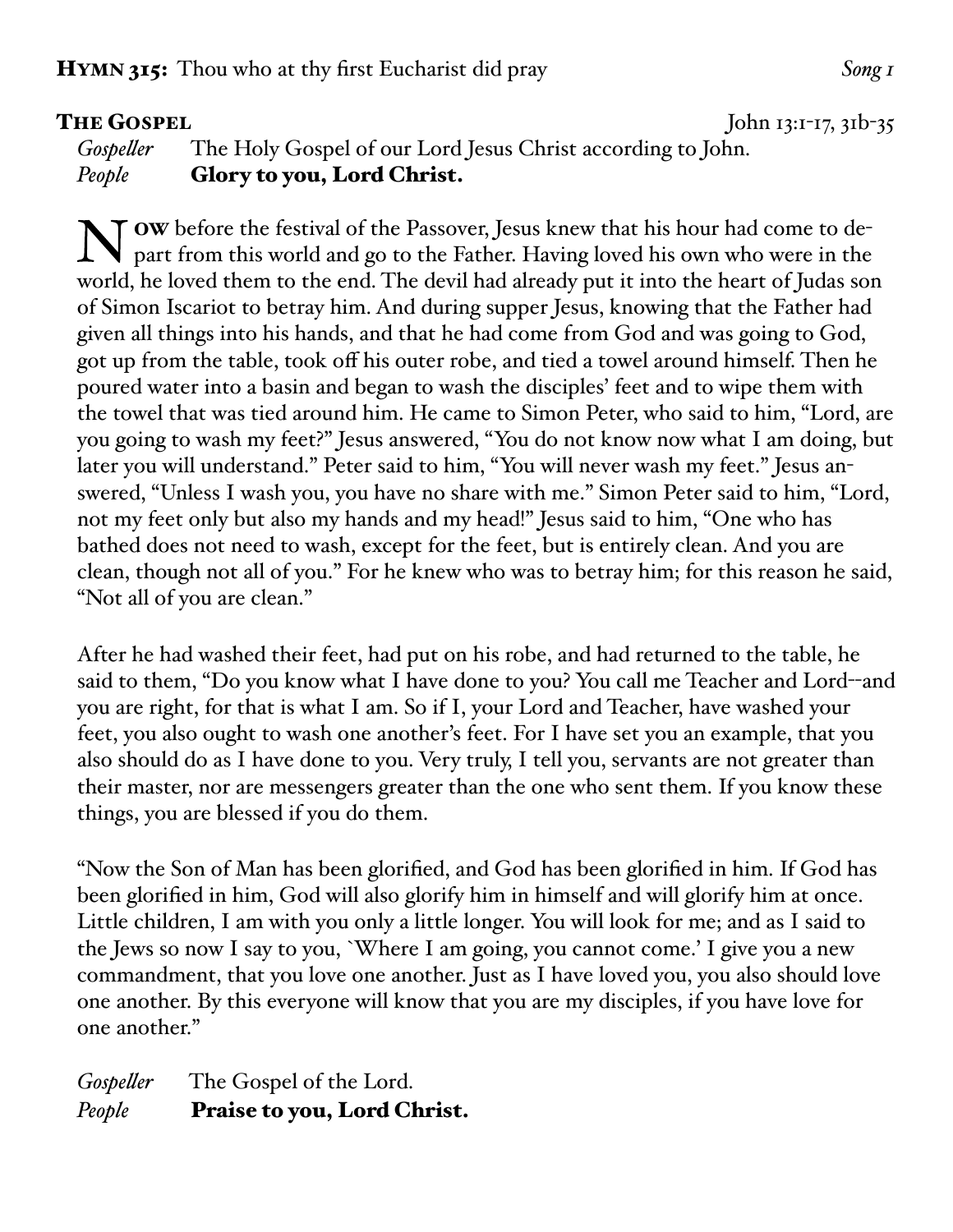## THE FOOT WASHING

Fellow servants of our Lord Jesus Christ: On the night before his death, Jesus set an example for his disciples by washing their feet, an act of humble service. He taught that strength and growth in the life of the Kingdom of God come not by power, authority or even miracle, but by such lowly service.

Therefore I invite you, as people of God, to come forward, that we may remember whose servants we are, following the example of our Lord in serving one another. Come now remembering his admonition that what will be done for you is also to be done by you to others. For "a servant is not greater than his master, nor is one who is sent greater than the one who sent him. If you know these things, blessed are you if you do them".

*During the Foot Washing, the Choir sings Mandatum Peter Latona* (b. 1968) Jesus said to his disciples: *I give you a new commandment, that you love one another, as I have loved you.*

After the Lord had risen from supper, he poured water into a basin and began to wash the feet of his disciples: he left them this example.

The Lord Jesus, after eating supper with his disciples, washed their feet and said to them: Do you know what I, your Lord and Master have done for you? I have given you an example, that you should do likewise.

Lord are you to wash my feet? Jesus said to him in answer: If I do not wash your feet, you will have no share with me.

So he came to Simon Peter and Peter said to him: Lord, are you to wash my feet? Jesus said to him in answer: If I do not wash your feet, you will have no share with me.

What I am doing, you do not know for now, but later you will come to know. Lord, are you to wash my feet? Jesus said to him in answer: If I do not wash your feet, you will have no share with me.

If I, your Lord and Master, have washed your feet, how much more should you wash each other's feet? This is how all will know that you are my disciples: If you have love for one another. Let faith, hope and charity, these three, remain among you, but the greatest of these is charity.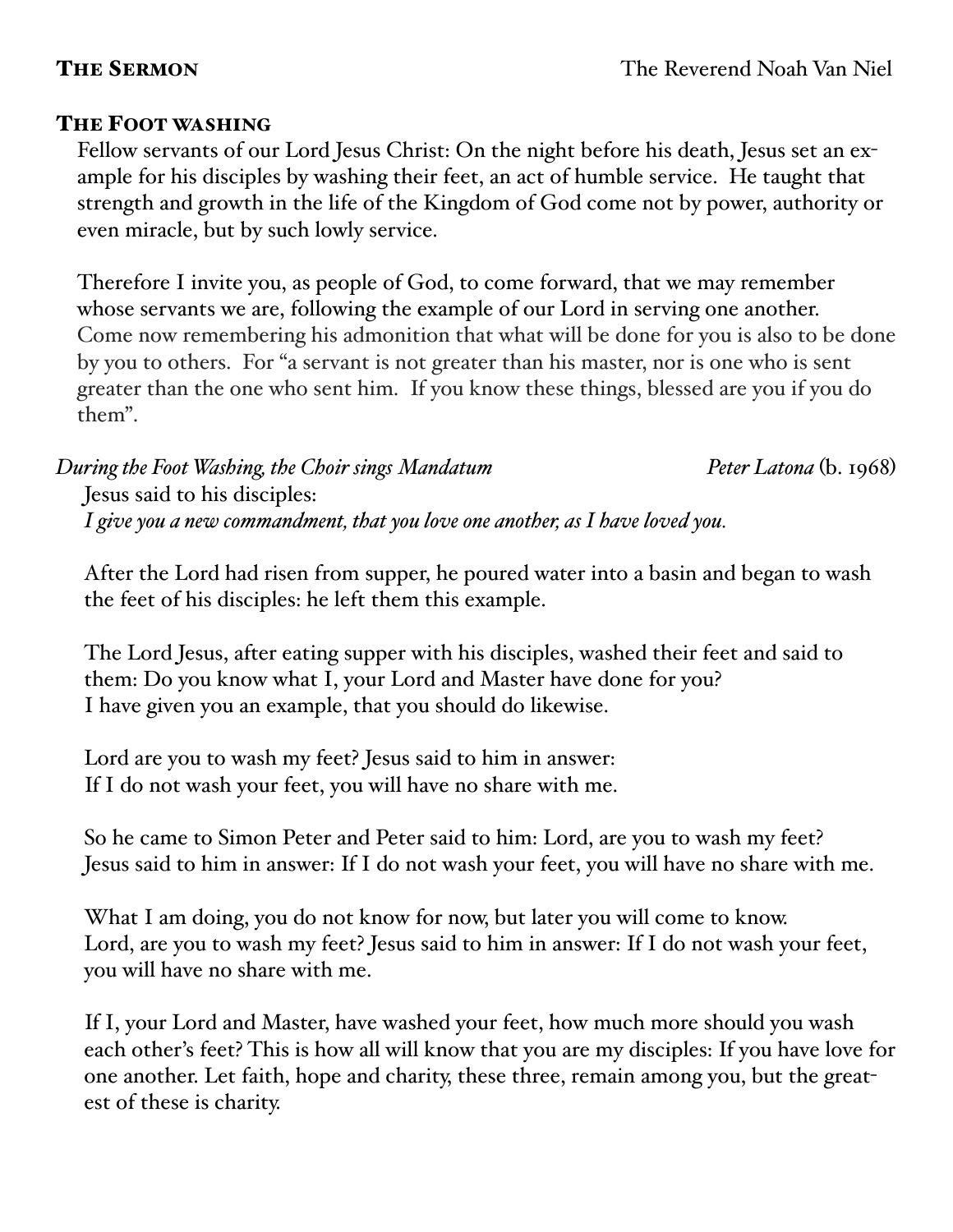Ubi caritas et amor

Musique: J. Berthier





THE PRAYERS OF THE PEOPLE, FORM VI

*The Leader and People pray responsively.*

In peace, we pray to you, Lord God.

For all people in their daily life and work; For our families, friends, and neighbors, and for those who are alone.

For this community, the nation, and the world; For all who work for justice, freedom, and peace.

For the just and proper use of your creation; For the victims of hunger, fear, injustice, and oppression.

For all who are in danger, sorrow, or any kind of trouble; For those who minister to the sick, the friendless, and the needy.

For the peace and unity of the Church of God; For all who proclaim the Gospel, and all who seek the Truth.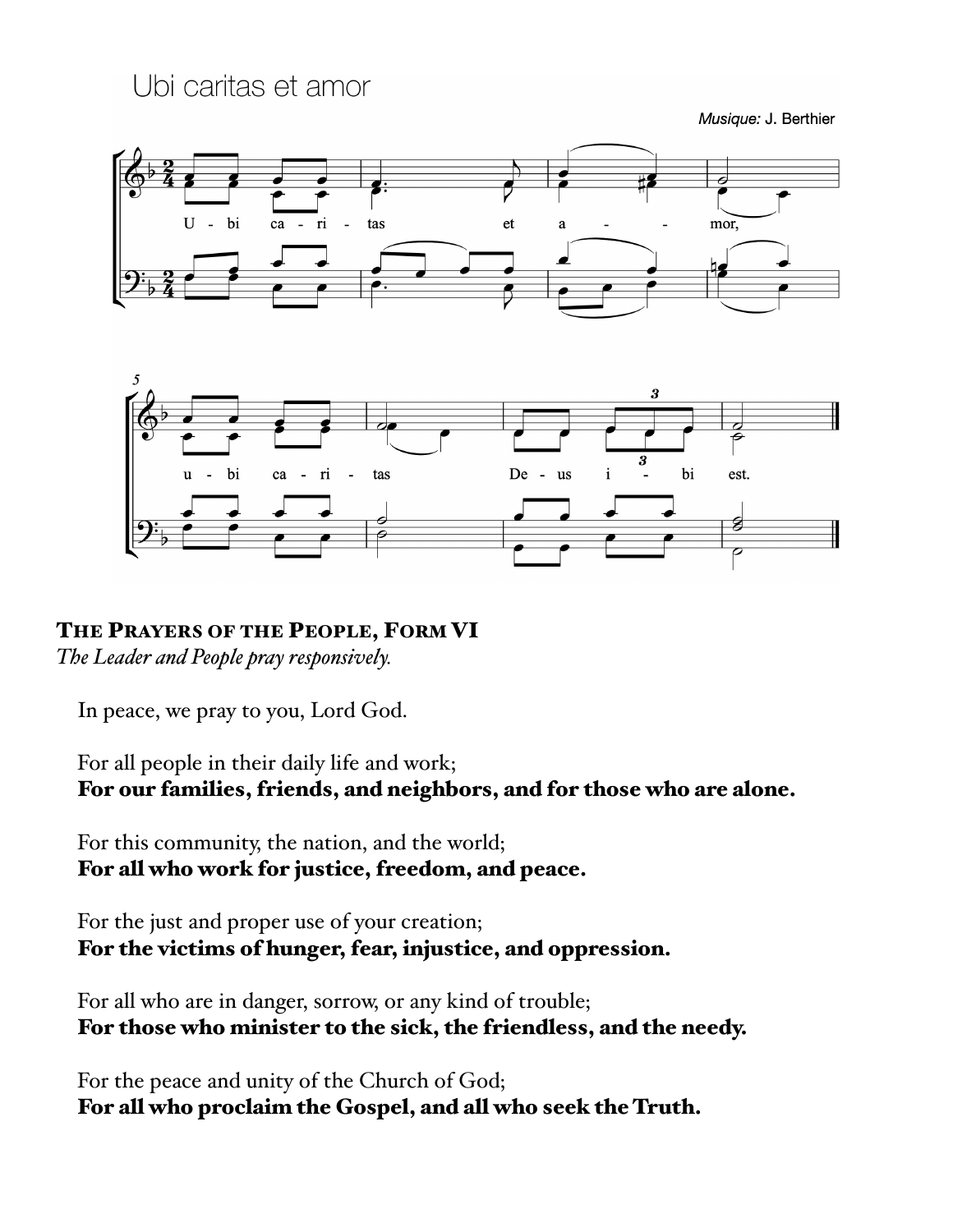### For Michael our Presiding Bishop, and Susan our Bishop, and for all bishops and other ministers; For all who serve God in his Church.

For the special needs and concerns of this congregation. *The People may add their own petitions.* Hear us, Lord; For your mercy is great.

We thank you, Lord, for all the blessings of this life. *The People may add their own thanksgivings.* We will exalt you, O God our King; And praise your Name for ever and ever.

We pray for all who have died, that they may have a place in your eternal kingdom. *The People may add their own petitions.* Lord, let your loving-kindness be upon them; Who put their trust in you.

We pray to you also for the forgiveness of our sins. *All kneel.*

Have mercy upon us, most merciful Father; in your compassion forgive us our sins, known and unknown, things done and left undone; and so uphold us by your Spirit that we may live and serve you in newness of life, to the honor and glory of your Name; through Jesus Christ our Lord. Amen.

### THE ABSOLUTION

Almighty God have mercy on you, forgive you all your sins through our Lord Jesus Christ, strengthen you in all goodness, and by the power of the Holy Spirit keep you in eternal life. Amen*.*

| <b>THE PEACE</b> | Please stand.                             |
|------------------|-------------------------------------------|
| Celebrant        | The peace of the Lord be always with you. |
| People           | And also with you.                        |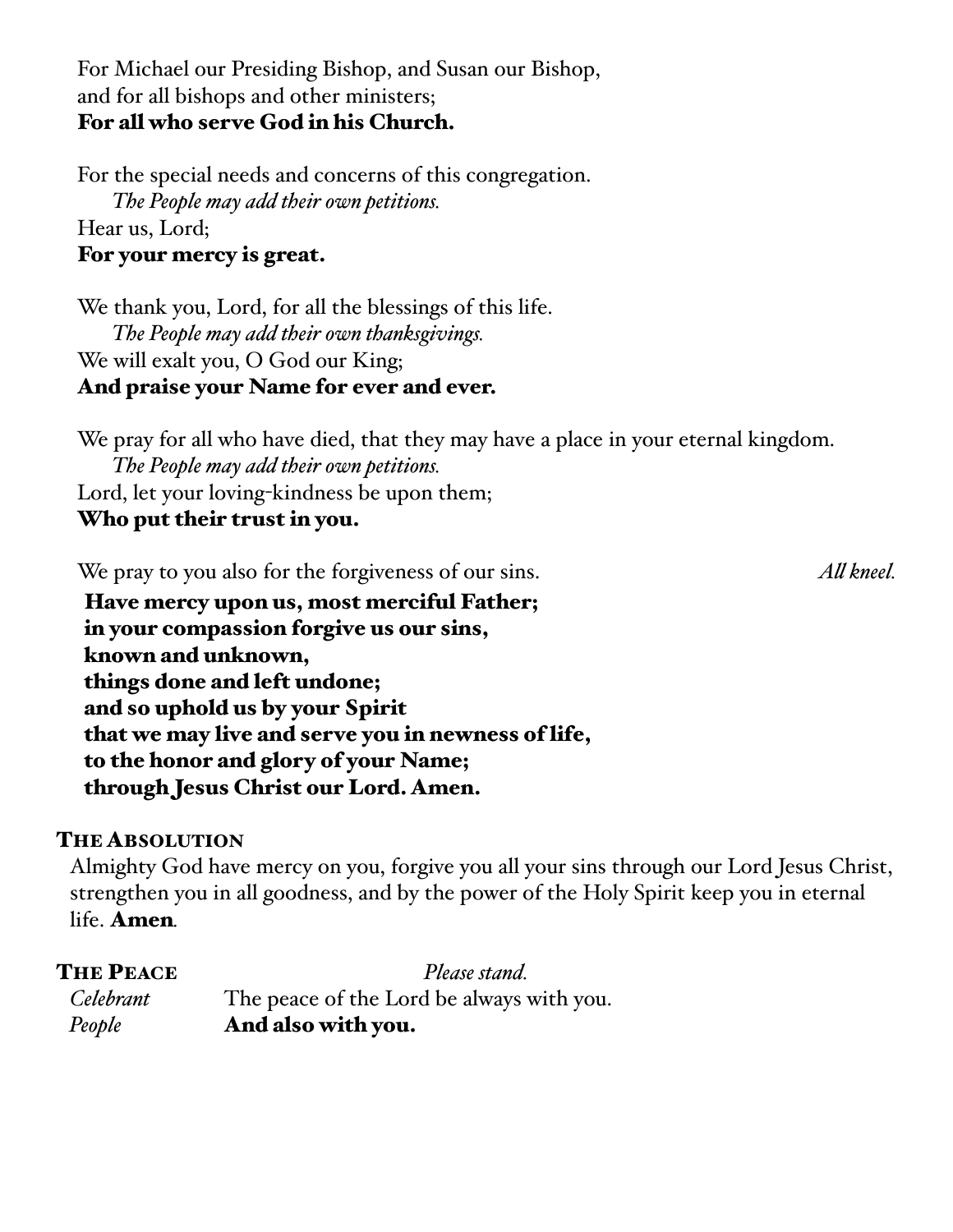### THE HOLY COMMUNION

OFFERTORY ANTHEM *Richard Shephard (1949-2021)*

A new commandment I give unto you, That ye love one another;

as I have loved you, that ye also love one another.

By this shall all men know that ye are my disciples, if ye have love one to another.

### THE GREAT THANKSGIVING *All stand.*



*The Celebrant continues with the Proper Preface.*

Therefore we praise you, joining our voices with Angels and Archangels and with all the company of heaven, who for ever sing this hymn to proclaim the glory of your Name:

SANCTUS - Hymnal S 124 *Plainsong* Holy, Holy, Holy Lord, God of power and might, heaven and earth are full of your glory. Hosanna in the highest. Blessed is he who comes in the name of the Lord. Hosanna in the highest.

*The Celebrant continues with Eucharistic Prayer B (BCP p. 367).*

Therefore, according to his command, O Father, We remember his death, We proclaim his resurrection, We await his coming in glory;